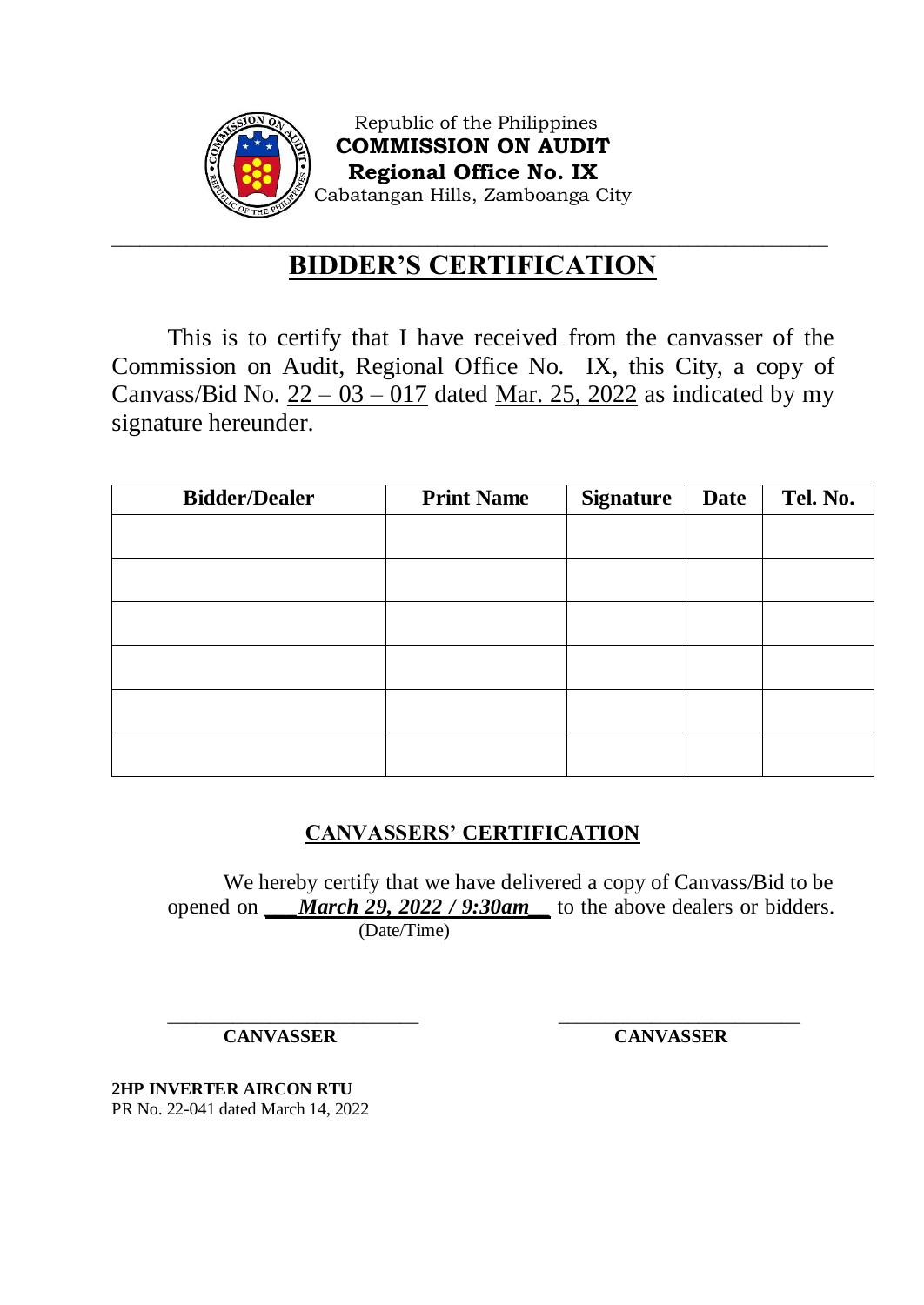#### Republic of the Philippines Commission on Audit Cabatangan Hills, Zamboanga City –7000 Tel. No. 955-5883

| Name of the Procuring Entity                                                   | PR No.                        | PR No. 22-041 dated March 14, 2022<br>2HP INVERTER AIRCON RTU |
|--------------------------------------------------------------------------------|-------------------------------|---------------------------------------------------------------|
| Standard Form Number: SF-Good-60                                               |                               |                                                               |
| Revised on: May 24,2004<br><b>Standard form Title: Requested for Quotation</b> | Date:<br><b>Quotation No.</b> | March 25, 2022<br>22 03 017                                   |
| <b>Company Name:</b><br><b>Address:</b>                                        |                               |                                                               |

Please quote your lowest price on the item/s listed below, subject to the General Conditions on the last page, stating shortest time of delivery and submit your quotation duly signed by your representative not later than <u>March 29, 2022, 9:30 AM</u> **\_\_\_\_\_\_\_\_\_\_\_\_\_\_\_\_.** In the return attached herewith

*NOTE:*

- 1. ALL ENTRIES MAY BE TYPEWRITTEN OR HANDWRITTEN
- 2 .DELIVERY PERIOD **\_\_20**\_ CALENDAR DAYS
- 3. WARRANTY SHALL BE FOR A PERIOD OF SIX (6) MONTHS FOR SUPPLIES & MATERIALS, ONE (1)
- YEAR FOR EQUIPMENT,FROM THE DATE OF ACCEPTANCE BY THE PROCURING ENTITY.
- 4. PRICE VALIDITY SHALL BE FOR THE PERIOD OF \_\_\_\_\_\_**\_\_**\_\_\_\_\_\_ CALENDAR DAYS
- 5. PHILGEPS REGISTRATION CERTIFICATION/NUMBER & BUSINESS PERMIT SHALL BE ATTACHED UPON SUBMISSION OF THE QUOTATION
- 6. BIDDERS SHALL SUBMIT ORIGINAL BROCHURE SHOWING THE PRODUCT BEING OFFERED
- 7. BIDDERS SHALL SUBMIT CERTIFICATION SHOWING AUTHORIZED LOCAL SERVICE CENTER

|     |                                                | <b>ABC</b> |              | 842,800.00        |                     |
|-----|------------------------------------------------|------------|--------------|-------------------|---------------------|
| No. | <b>ITEM DESCRIPTION</b>                        | QTY.       | Unit         | <b>Unit Price</b> | <b>Total Amount</b> |
|     |                                                |            |              |                   |                     |
| 1   | 2.0 HP Inverter Aircon, window type            | 14         | <b>UNITS</b> |                   |                     |
|     | Dimension $660 \times 430 \times 718$ mm       |            |              |                   |                     |
|     | Cooling capacity 7,500 - 18,750 kJ/hr          |            |              |                   |                     |
|     | Power Consumption (*1,311) 710 - 1,785 Watts   |            |              |                   |                     |
|     | Energy Ratio (EER) 10.6 kJ/W-hr                |            |              |                   |                     |
|     | Power Supply 230/60/1 V/Hz/Ph                  |            |              |                   |                     |
|     | Refrigeration Type R 410 A                     |            |              |                   |                     |
|     | * with free installation                       |            |              |                   |                     |
|     | * with Authorized local service center         |            |              |                   |                     |
|     | * at least 1 year warranty on parts & services |            |              |                   |                     |
|     | * brand of well known quality                  |            |              |                   |                     |
|     | * free 1 year maintenance                      |            |              |                   |                     |
|     |                                                |            |              |                   |                     |

(Signature over Printed Name of Bidder)

(PhilGEPS Registration Number)